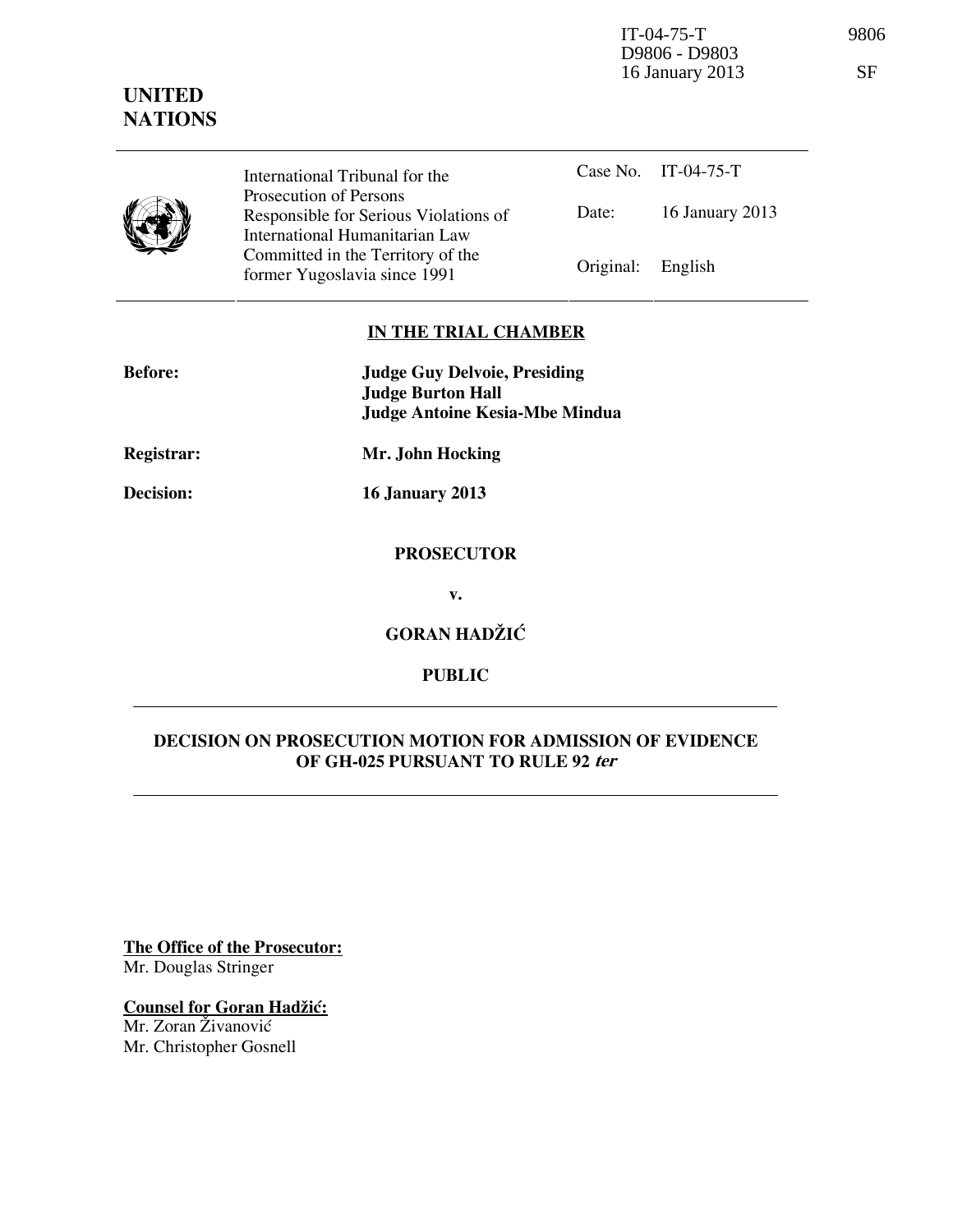1. **THIS TRIAL CHAMBER** of the International Tribunal for the Prosecution of Persons Responsible for Serious Violations of International Humanitarian Law Committed in the Territory of the former Yugoslavia since 1991 ("Tribunal") is seised of the "Prosecution Motion for Admission of Evidence Pursuant to Rule 92 *ter* (GH-025)", filed confidentially with a confidential annex on 19 December 2012 ("Motion").

#### **A. Submissions**

2. In the Motion, the Prosecution requests the admission of the evidence of GH-025, pursuant to Rule 92 *ter* of the Rules of Procedure and Evidence of the Tribunal ("Rules"), arguing that the evidence is probative, relevant, and reliable and meets the requirements for admission under that Rule.<sup>1</sup> The Prosecution submits that admitting the evidence in this manner will enable it to present its case-in-chief in an efficient and expeditious manner, without compromising the fairness of the proceedings.<sup>2</sup> The Prosecution requests the admission of a two-page supplemental statement (Rule 65 *ter* 05976) tendered to clarify matters contained within the witness's original 2003 statement.<sup>3</sup>

3. The Defence indicated that it would make no submissions in relation to the Motion.<sup>4</sup>

#### **B. Applicable Law**

4. The main objective of Rule 92 *ter*—entitled "Other Admission of Written Statements and Transcripts"—is to ensure an effective and expeditious trial, while simultaneously ensuring and respecting the rights of the accused. The jurisprudence of the Tribunal has applied the Rule as permitting, by necessary inference,<sup>5</sup> the admission of exhibits where they accompany written statements or transcripts and form an "inseparable and indispensable" part of the evidence.<sup>6</sup> In order to satisfy this requirement, the document must be one without which the witness's testimony would become incomprehensible or of lesser probative value.<sup>7</sup> Moreover, the evidence sought to be

 $\overline{a}$ 

 $<sup>1</sup>$  Motion, paras 1, 3-4.</sup>

<sup>&</sup>lt;sup>2</sup> Motion, para. 1.

<sup>&</sup>lt;sup>3</sup> Motion, paras 4, 6.

<sup>&</sup>lt;sup>4</sup> Email from the Defence to the Trial Chamber, 2 January 2013.

<sup>5</sup> *Prosecutor v. Stanišić and Župljanin*, Case No. IT-08-91-T, Decision on Prosecution's Motions for Admission of Evidence Pursuant to Rule 92 *ter* (ST012 and ST019), 29 September 2009 (confidential) ("*Stanišić and Župljanin* Decision"), para. 18; *Prosecutor v. Prlić et al.*, Case No. IT-04-74-T, Decision on the Application of Rule 92 *ter* of the Rules, 25 June 2007, p. 2; *Prosecutor v. Delić*, Case No. IT-04-83-T, Decision on Prosecution Motion to Admit Written Witness Statements under Rule 92 *ter*, 27 September 2007, para. 10.

<sup>&</sup>lt;sup>6</sup> Stanišić and Župljanin Decision, para. 18; *Prosecutor v. Lukić and Lukić*, Case No. IT-98-32/1-T, Decision on Confidential Prosecution Motion for the Admission of Prior Testimony with Associated Exhibits and Written Statements of Witnesses Pursuant to Rule 92 ter, 9 July 2008 ("Lukić and Lukić Decision"), para. 15; *Prosecutor v. Ljubičić*, Case No. IT-00-41-PT, Decision on Prosecution's Motion for Admission of Transcripts Pursuant to Rule 92 *bis* (D) of the Rules, 23 January 2004, p. 3; *Prosecutor v. Đorđević*, Case No. IT-05-87/1-T, Decision on Prosecution's Motion for Admission of Evidence Pursuant to Rule 92 *ter*, 10 February 2009 ("*Dordević* Decision"), para. 5.

<sup>&</sup>lt;sup>7</sup> Stanišić and Župljanin Decision, para. 18; Lukić and Lukić Decision, para. 15; Prosecutor v. Stanišić and Simatović, Case No. IT-03-69-T, Decision on Prosecution's Motion for the Admission of Written Evidence of Witness Slobodan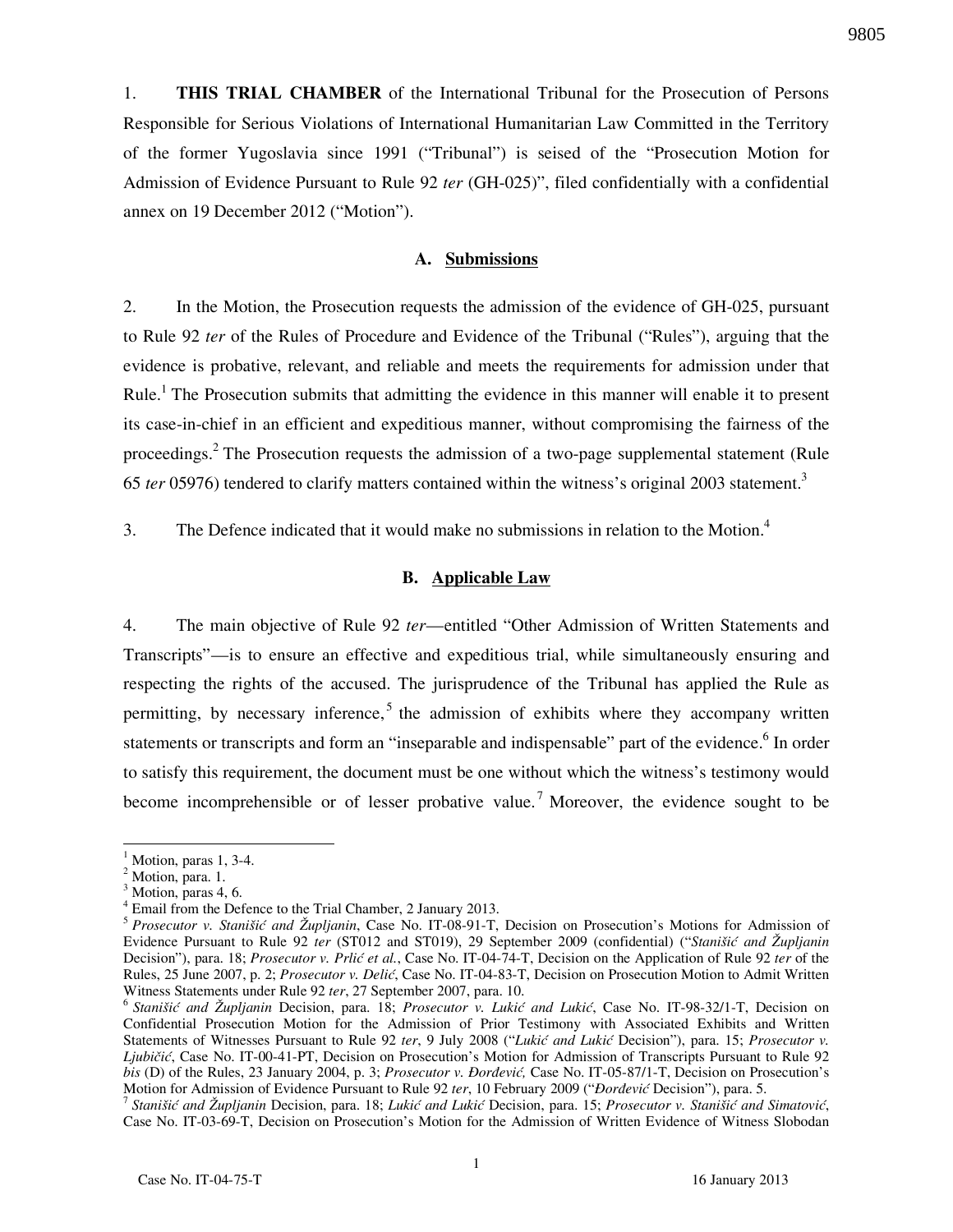admitted, whether a written statement or a transcript of oral testimony, must fulfil the general requirements of admissibility of Rule 89(C): the proposed evidence must be relevant and have probative value.<sup>8</sup>

### **C. Discussion**

5. GH-025's proposed Rule 92 *ter* statement contains information about (a) the alleged arming and outfitting of Serb forces; (b) the formation, training, and structure of military and paramilitary groups; (c) alleged interactions and coordination between military and paramilitary groups; (d) alleged actions of members of the alleged joint criminal enterprise ("JCE"); and (e) alleged crimes committed against non-Serbs in Ðeletovci, Ilača, Tovarnik, and Vukovar, as well as at Ovčara and Velepromet detention facilities. The Trial Chamber will additionally consider Rule 65 *ter* 05976, which supplements GH-025's original witness statement. The Trial Chamber finds that the evidence is relevant, has probative value, and is appropriate for admission pursuant to Rules 89(C) and 92 *ter*.

#### **D. Disposition**

6. Accordingly, the Trial Chamber, pursuant to Rules 54, 89(C), and 92 *ter* of the Rules, hereby

(a) **DECIDES** that the evidence of GH-025 is appropriate for admission into evidence; and

Lazarevi} Pursuant to Rule 92 *ter* with Confidential Annex, 16 May 2008, para. 19; *Prosecutor v. Haraqija and Morina*, Case No. IT-04-84-R77.4, Decision on Prosecution Motion for Admission of Evidence Pursuant to Rule 92 *bis* and/or 92 ter, 2 September 2008 ("*Haraqija and Morina Decision"*), para. 12; *Đorđević Decision*, para. 5.

<sup>&</sup>lt;sup>8</sup> Stanišić and Župljanin Decision, para. 19; Lukić and Lukić Decision, para. 20; *Đorđević* Decision, para. 6; Haraqija *and Morina* Decision, para. 13.